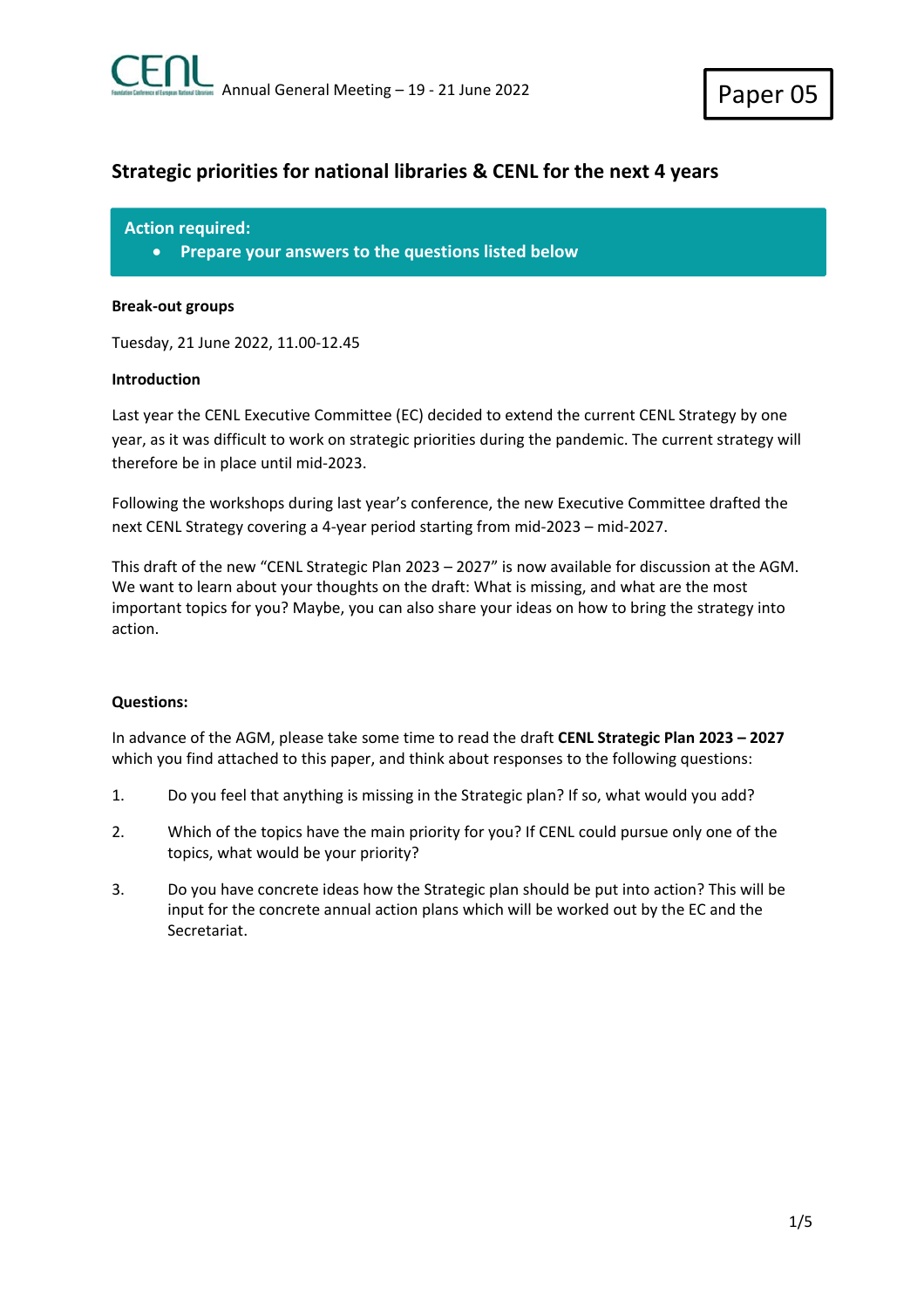

# **CENL Strategic Plan 2023 ‐ 2027**

# *The relevance of national libraries for society*

# **CENL's Vision**

Europe's national libraries are world‐leading memory institutions, playing important roles in the intellectual, educational, cultural, social and economic development of the continent, countries and communities they serve.

Together we form a strong professional community, promoting our common purposes and shared values of collaboration and partnership.

### **CENL's Mission**

CENL's mission is to advance the cause of Europe's national libraries, working better together and achieving more than we can do alone.

#### **To engage with national library audiences and understand their needs**

 $\triangleright$  CENL will further explore the changing environment for library users and wider audiences, to understand the impact of changing collections, spaces and technologies and to help CENL members embed this knowledge into their own strategies.

### **To build capacity and professional expertise in CENL members**

- $\triangleright$  CENL will continue to support its members to grow as organisations, to develop innovative and relevant new services and to develop highly skilled staff.
- $\triangleright$  CENL will lead debate on the changing role of national libraries in a rapidly changing world. We will build a strong network of experts across a wide range of professional areas to share knowledge, experiences and to learn from each other.

#### **To advocate for CENL members and libraries in general**

- $\triangleright$  CENL will be the leading advocate at European level for national libraries.
- $\triangleright$  CENL will work to promote the interests of CENL member libraries and to support activities at European and national levels which will help all libraries deliver better services to their communities.
- $\triangleright$  CENL will develop strategic partnerships to promote its members' interests with organisations which share its vision and purposes.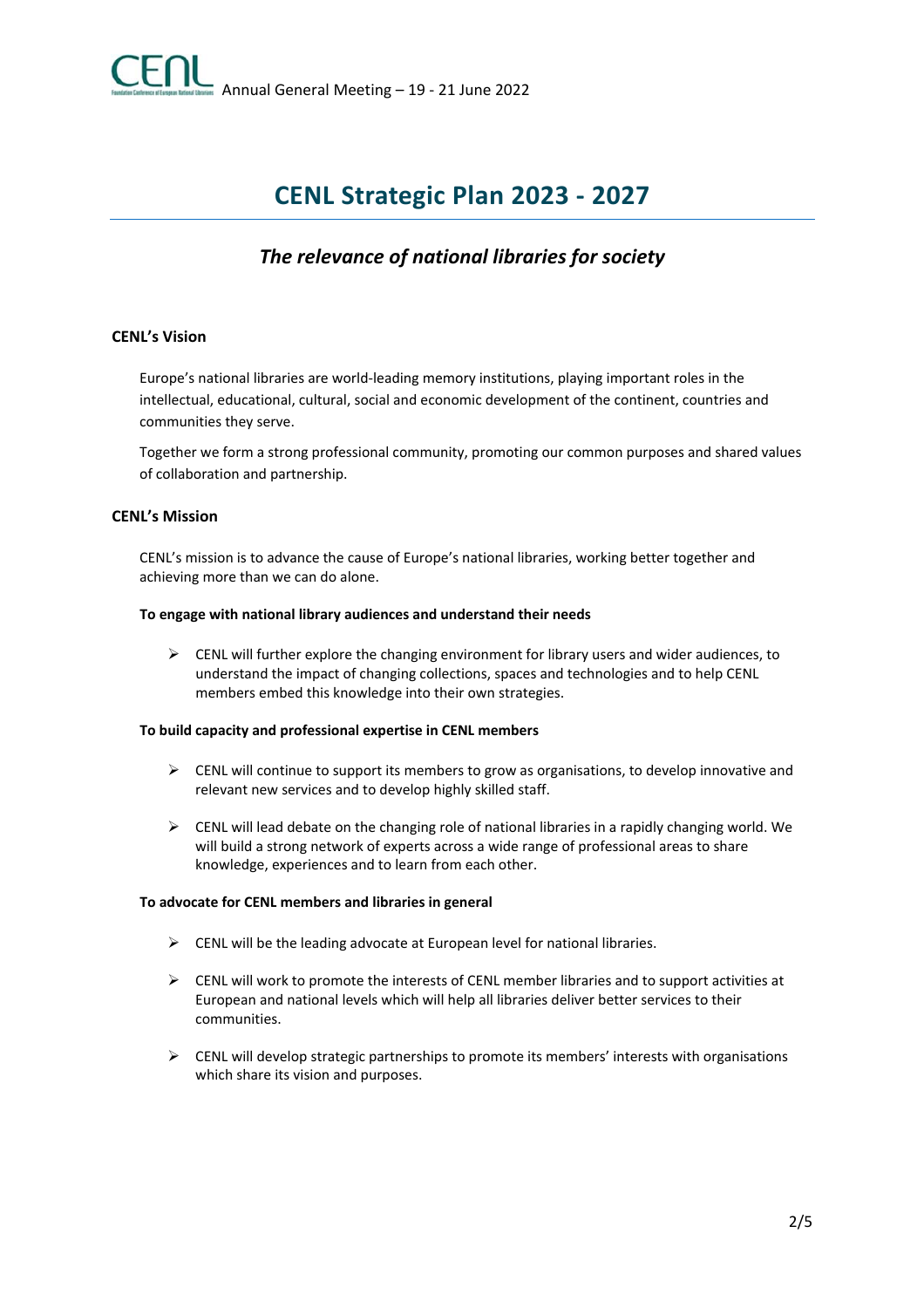# *The relevance of national libraries for society*

National libraries do not only have relevance on a national level but also for Europe as a whole: National libraries safeguard the European Cultural Heritage in printed and digital form.

The war in Ukraine shows how important it is to give the public access to knowledge and information. National libraries play a crucial role in offering a broad spectrum of information sources which empowers their audiences to understand, compare and evaluate this information.

While digital transformation continues to gather pace and have major impact across all aspects of the work of national libraries, many members now have mature national digital strategies in which they play a leading role.

Many members are fundamentally changing how they operate and deliver value to their audiences. Digital transformation is a cultural change that requires members to continually challenge the status quo, experiment, and get comfortable with failure.

Many members are seeking to develop the role they play in civic society and to engage with wider public audiences beyond traditional researchers and students. This has stimulated a broad interest in the redesign and repurposing of physical spaces, as well as generating ideas for innovation in services and public programmes.

Many members are developing new relationships – formally and informally – with university libraries, with public libraries, with museums and archives, enabling them to take on broader responsibilities and new purposes.

This can only be achieved in networks and cooperation. CENL has been and will be a hub for communication and exchange so that members are enabled and supported in their activities.

The strategic plan for 2023‐2027 takes the previous strategy as a valid basis and aims to further strengthen and support CENL members in these priority areas:

- $\triangleright$  Support national libraries to increase their impact and to be strong networked organisations
- $\triangleright$  Develop as cultural memory institutions of the past and the future
- $\triangleright$  Strengthen CENL as a community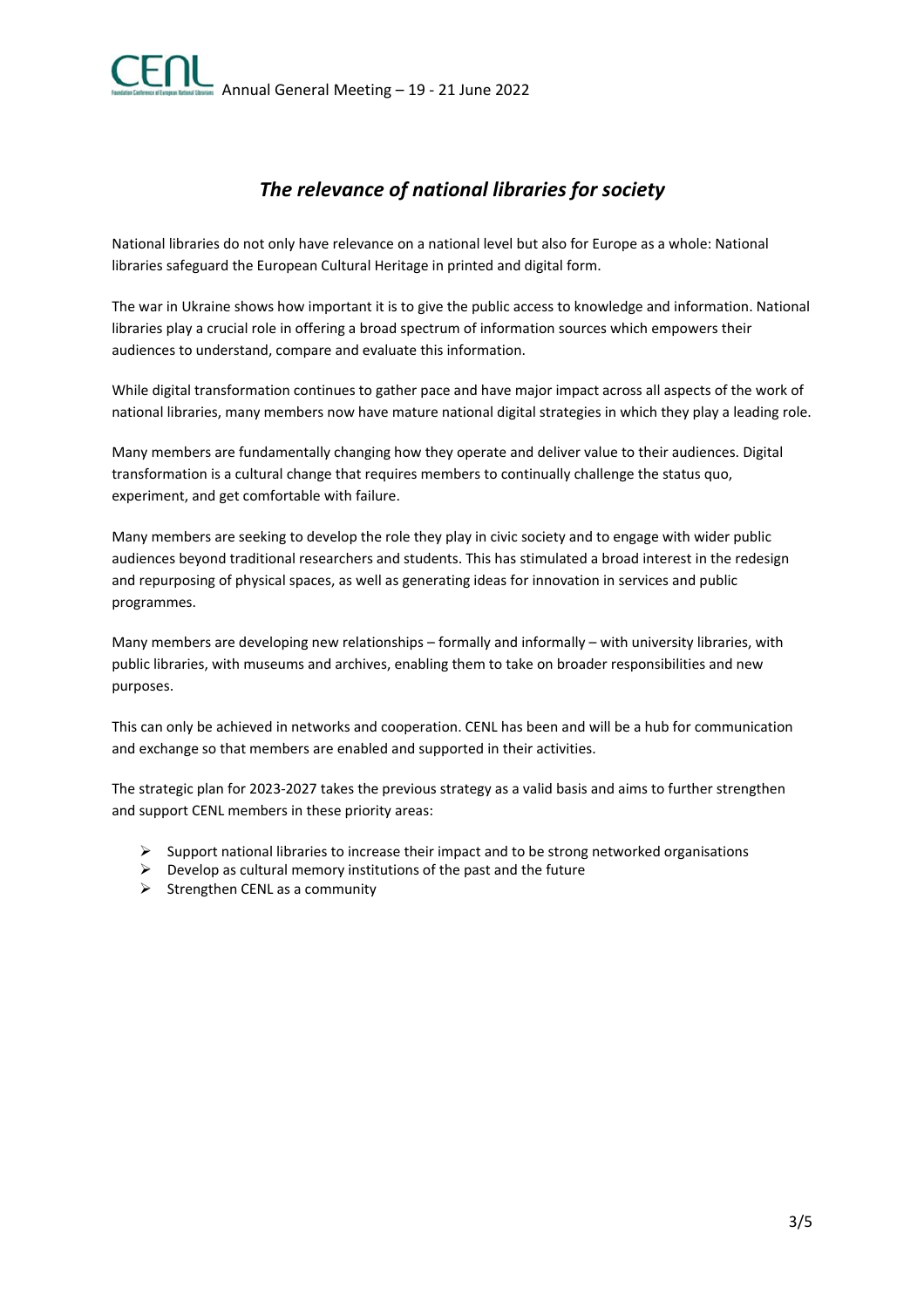#### **Priority areas for action 2023‐2027**

- **1. Supporting national libraries to increase their impact and to be strong networked organisations** 
	- We will invest in appropriate training and development opportunities for our members
	- We will continue our grant giving and bursary programmes to enable members to identify and shape their own priority areas for development (e.g. marketing strategies and project creation)
	- We will offer relevant and interesting opportunities for discussion and debate on key issues through our annual conference and other events (e.g. management, innovation, sustainability, digital transformation)
	- We will develop CENL policy on advocacy and lobbying on behalf of CENL members in relation to wider library and information society issues like national cultural policies
	- We will continue to identify and partner, where appropriate, with other relevant organisations working to promote the impact and strength of libraries and cultural organisations, including international organisations such as UNESCO, IFLA or CDNL and European organisations such as LIBER, CERL, Europeana and EBLIDA

#### **2. Developing as cultural memory institutions of the past and the future**

- We will share information, identify best practices and support members to improve professional standards of maintenance and management of our collections in all formats
- We will support members in their development of digital collections and access services, by supporting skills exchange and collaboration in areas such as mass digitisation of heritage collections, understanding the relationship between digital and physical collections, collecting cultural heritage of tomorrow, use of innovative technologies, copyright reform and digital rights management
- We will encourage and facilitate knowledge sharing in relation to research engagement, innovation, digital library infrastructure and interoperability
- We will encourage and facilitate knowledge-sharing in relation to legislative and regulatory changes affecting national library services and collections, engaging as appropriate with other stakeholders in the information sector to explore areas of mutual benefit
- We will support CENL members as they develop innovate services to meet the evolving needs of a wide range of audiences, including the general public, learners, researchers and cultural visitors.
- We will support service development across the CENL membership by surveying members' service strategies and developing opportunities for CENL members to share knowledge and expertise
- We will explore innovative use and design of physical spaces to facilitate new services and to engage diverse audiences
- We will share best practices on development of effective cultural programmes of exhibitions and events, both physical and digital, to improve access to European cultural heritage.
- We will explore ways to protect endangered cultural heritage and share best practices.